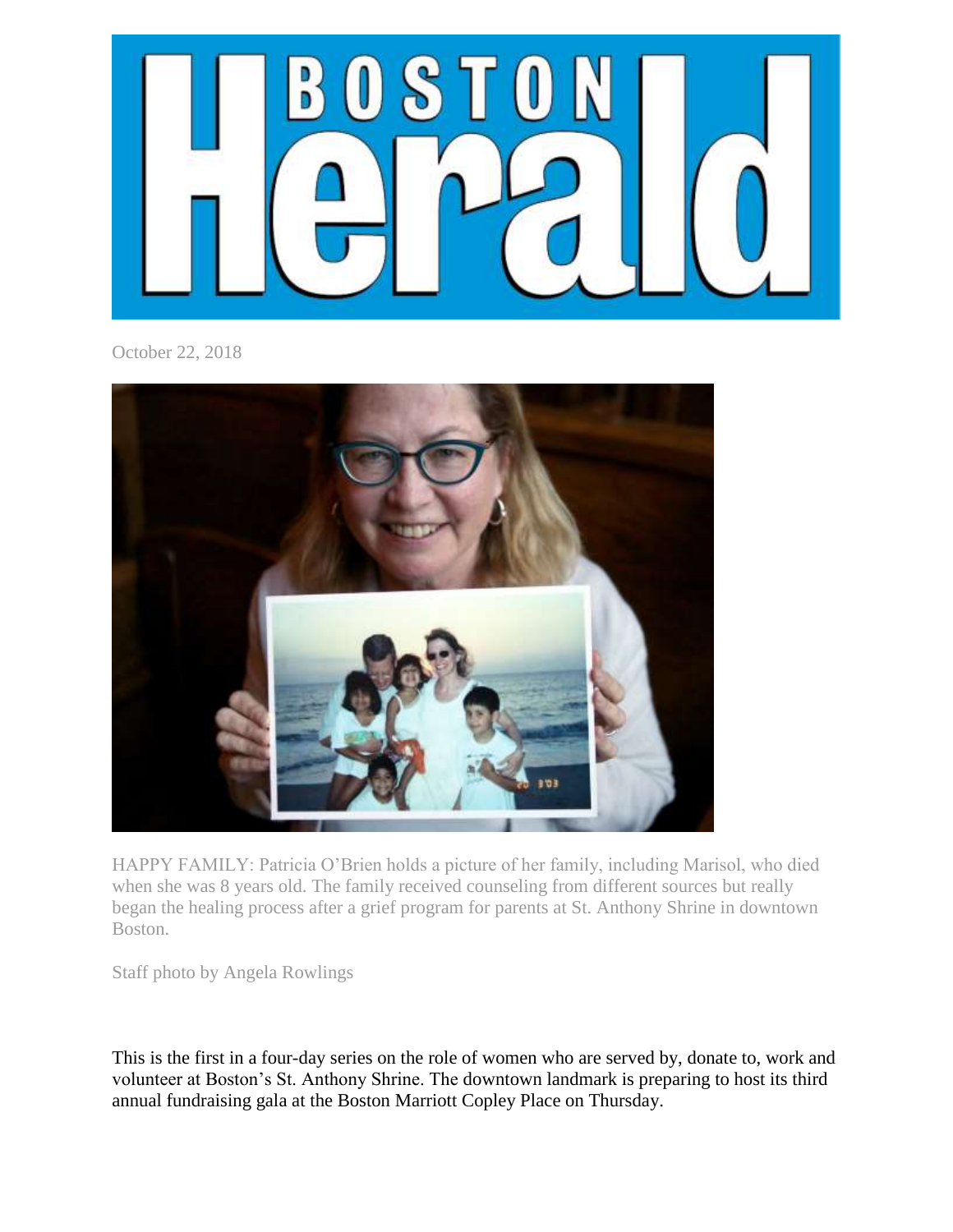In the darkest hours of her grief, Tricia O'Brien begged God for help after the death of her beautiful 8-year-old daughter Marisol.

"After she died, we had secular people counseling us and supporting us but I needed so much more," Tricia told me last week through tears. "I needed to know why God did this. I needed that spiritual support."

Tricia's pleas were answered about a year after losing her daughter. While at Sacred Heart Church in Lexington, Tricia found a card for the Pieta Ministry, now the Emmaus Ministry for Grieving Parents, a spiritual program at St. Anthony Shrine for parents whose children have died.

Tricia and her husband, Hub developer Tom O'Brien, went to a weekend retreat at the shrine with other grieving parents. The friars and brothers embraced the brokenhearted mothers and fathers, holding Masses for them, singing with them, praying with them, sharing meals with them. The parents wrote letters to their children.

"I can't even tell you how much healing I had that weekend because you're with other parents who have lost a child and you're all in the lowest point of your life," Tricia said. "It was just a beautiful experience. It's helped hundreds and hundreds of parents who needed their faith to help them with this understanding of why God allowed their child to die."

"It was just so uplifting. It gave you faith again, 'OK, it's going to hurt for a long time but I know I'm going to be OK,' " Tricia said. "It was just so cathartic to be with other parents, to share our pain with each other."

Tricia and Tom adopted Marisol from Guatemala when she was 8 months old, the fourth of five children the couple have adopted. They're also parents to Lucas, 23; Nina, 21; Tomas, 19; and Dureti, 11.

With Marisol, the couple had four children under age 5, all running around, playing on swings and laughing. "She was the happiest little kid," Tricia recalled.

As the months went by, Marisol wasn't crawling or walking when she should have been and she was mixing up her words. Just before her third birthday, Marisol was diagnosed with leukodystrophy, a neurological degenerative illness that breaks down the myelin in the brain.

The couple were told Marisol had a year to live. They were devastated.

That summer, Marisol stopped crawling and walking and needed a wheelchair. The family rallied around her.

Nina, then 6, put her arm around her sister and said, "Marisol, this is the coolest chair. Let's take a picture and we're going to decorate it." Marisol hated the sensation of water so her brother Lucas would do funny skits and make her laugh while she was in the bathtub.

Eventually, Marisol lost her ability to eat and her voice. "Which was the toughest for all of us," Tricia said, "because we couldn't hear that laughter."

Tricia brought Marisol to healing services around the world.